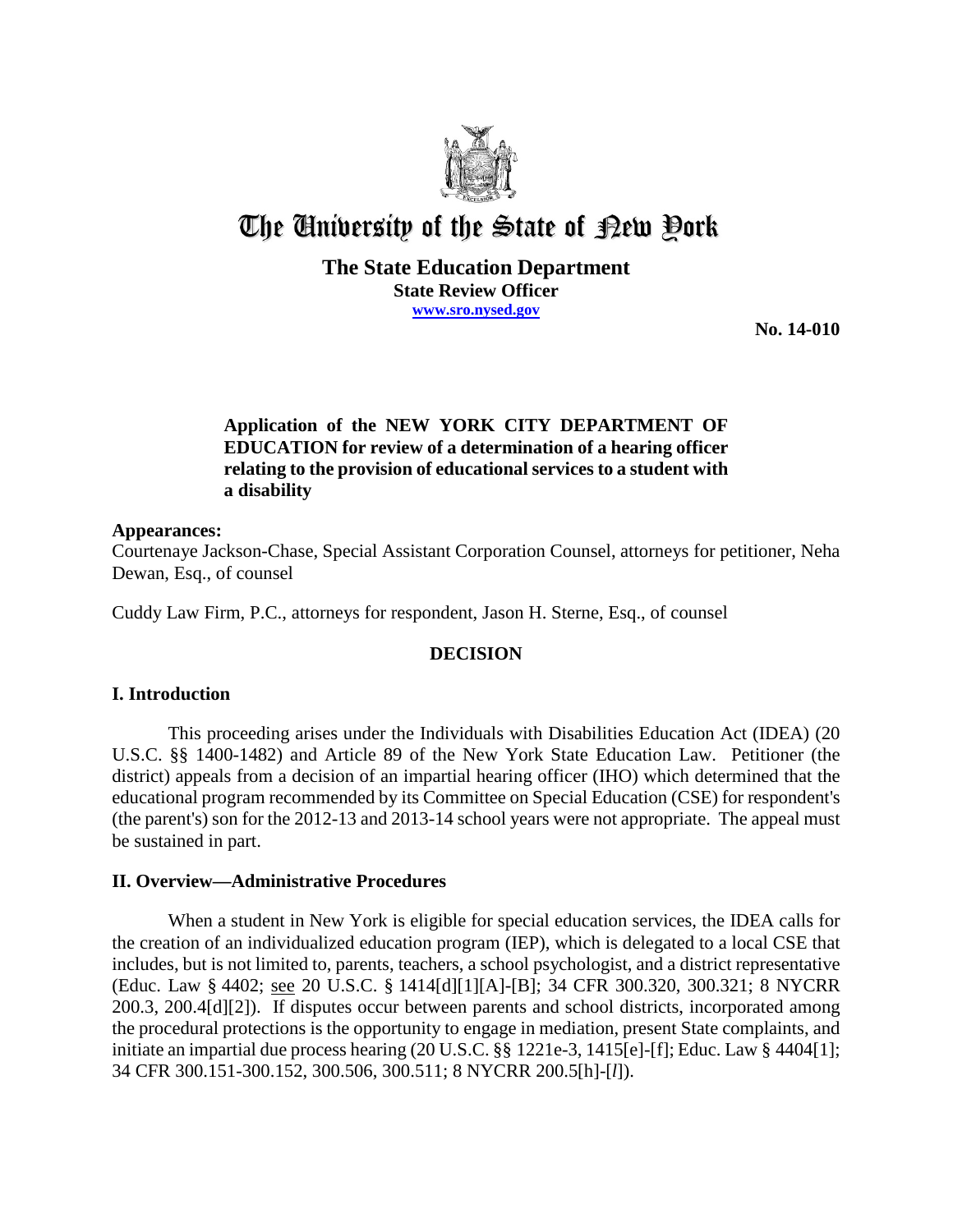New York State has implemented a two-tiered system of administrative review to address disputed matters between parents and school districts regarding "any matter relating to the identification, evaluation or educational placement of a student with a disability, or a student suspected of having a disability, or the provision of a free appropriate public education to such student" (8 NYCRR 200.5[i][1]; see 20 U.S.C. § 1415[b][6]-[7]; 34 CFR 300.503[a][1]-[2], 300.507[a][1]). First, after an opportunity to engage in a resolution process, the parties appear at an impartial hearing conducted at the local level before an IHO (Educ. Law § 4404[1][a]; 8 NYCRR 200.5[j]). An IHO typically conducts a trial-type hearing regarding the matters in dispute in which the parties have the right to be accompanied and advised by counsel and certain other individuals with special knowledge or training; present evidence and confront, cross-examine, and compel the attendance of witnesses; prohibit the introduction of any evidence at the hearing that has not been disclosed five business days before the hearing; and obtain a verbatim record of the proceeding (20 U.S.C. § 1415[f][2][A], [h][1]-[3]; 34 CFR 300.512[a][1]-[4]; 8 NYCRR 200.5[j][3][v], [vii], [xii]). The IHO must render and transmit a final written decision in the matter to the parties not later than 45 days after the expiration period or adjusted period for the resolution process (34 CFR 300.510[b][2], [c], 300.515[a]; 8 NYCRR 200.5[j][5]). A party may seek a specific extension of time of the 45-day timeline, which the IHO may grant in accordance with State and federal regulations (34 CFR 300.515[c]; 8 NYCRR 200.5[j][5]). The decision of the IHO is binding upon both parties unless appealed (Educ. Law § 4404[1]).

A party aggrieved by the decision of an IHO may subsequently appeal to a State Review Officer (SRO) (Educ. Law § 4404[2]; see 20 U.S.C. § 1415[g][1]; 34 CFR 300.514[b][1]; 8 NYCRR 200.5[k]). The appealing party or parties must identify the findings, conclusions, and orders of the IHO with which they disagree and indicate the relief that they would like the SRO to grant (8 NYCRR 279.4). The opposing party is entitled to respond to an appeal or cross-appeal in an answer (8 NYCRR 279.5). The SRO conducts an impartial review of the IHO's findings, conclusions, and decision and is required to examine the entire hearing record; ensure that the procedures at the hearing were consistent with the requirements of due process; seek additional evidence if necessary; and render an independent decision based upon the hearing record (34 CFR 300.514[b][2]; 8 NYCRR 279.12[a]). The SRO must ensure that a final decision is reached in the review and that a copy of the decision is mailed to each of the parties not later than 30 days after the receipt of a request for a review, except that a party may seek a specific extension of time of the 30-day timeline, which the SRO may grant in accordance with State and federal regulations (34 CFR 300.515[b], [c]; 8 NYCRR 200.5[k][2]).

#### **III. Facts and Procedural History**

By letter dated December 4, 2012, the parent referred the student to the CSE for "possible special education services" (Parent Ex. S). $<sup>1</sup>$  On December 20, 2013, one of several documented</sup>

<sup>&</sup>lt;sup>1</sup> The hearing record shows that during the 2011-12 school year, the student received special education and related services through the committee on pre-school special education (CPSE) (see Parent Exs. H at p. 1; YY at p. 1; GGG at pp. 1, 7). After the district received the parent's consent for evaluations, which she initially withheld, the CSE convened on April 3, 2012 to conduct the student's initial review and to develop the student's IEP for the 2012-13 school year (see Dist. Exs. 2; 3; Parent Ex. H at pp. 1, 14). Finding the student eligible for special education as a student with an other health-impairment (OHI), the April 2012 CSE recommended a 12:1+1 special class placement in a community school for English language arts (ELA), mathematics, social studies, and sciences, as well as related services (Parent Ex. H at pp. 9-10, 14). However, by letter dated May 30, 2012, the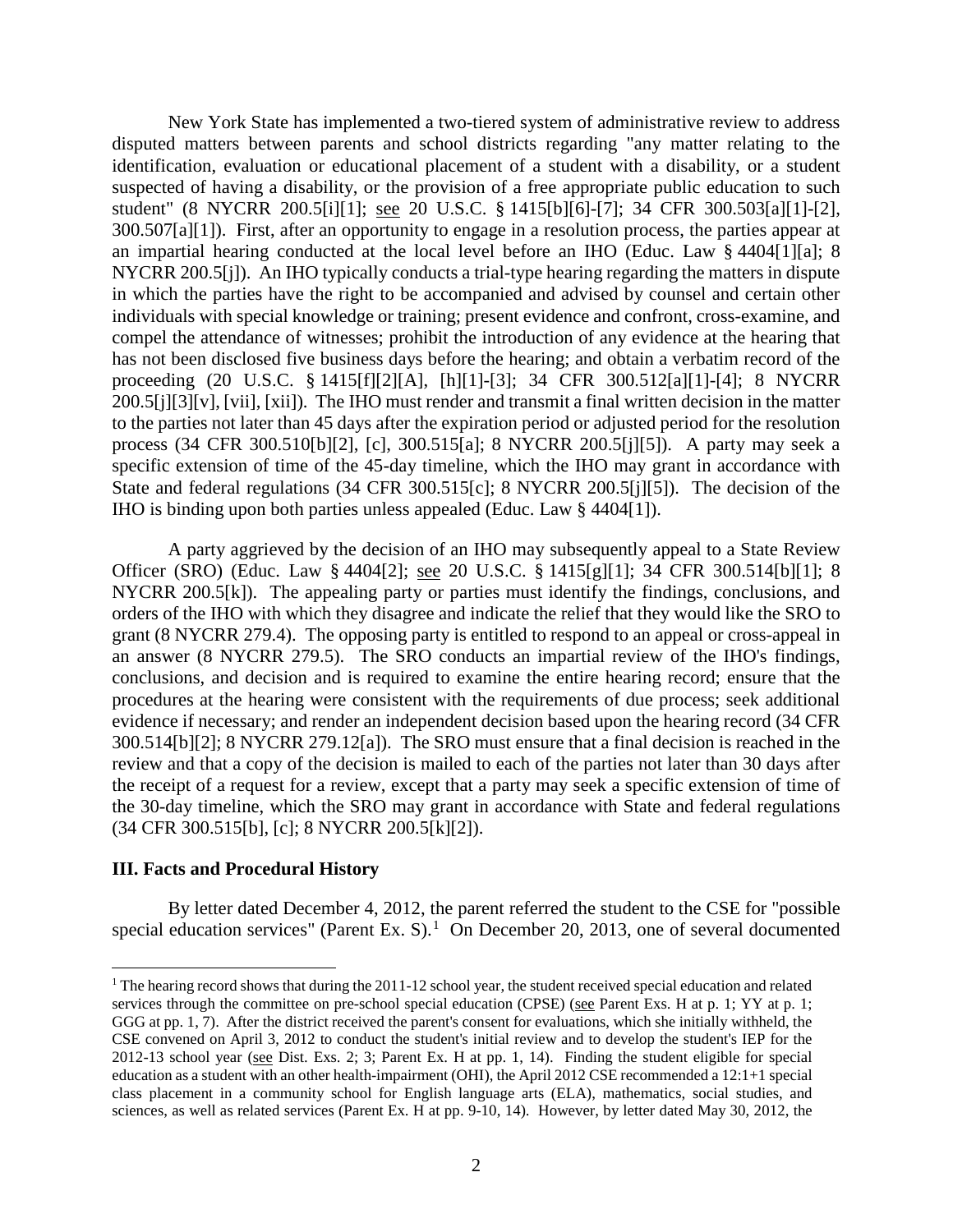incidents involving the student's behaviors occurred, in which, while in the midst of an outburst lasting approximately 10-12 minutes, the student punched, kicked, smacked, bit, head butted, and possibly spit on the paraprofessional assigned to work with him (Parent Ex. HH; see also Parent Exs. U-HH; QQQ-FFFF). In a letter dated December 21, 2012, the district noted the student's significant behavioral issues and requested a psychiatric evaluation for the student (Parent Ex. R).<sup>2</sup>

On January 10, 2013, the CSE convened to determine the student's initial eligibility for special education and to develop the student's IEP to be implemented commencing January 24, 2013 (Parent Ex. G at pp. 1, 12-13). The January 2013 CSE determined that the student was eligible for special education as a student with an emotional disturbance (id. at pp. 2, 13). The January 2013 CSE recommended a general education classroom placement, with a full-time 1:1 crisis management paraprofessional and related services of two OT and one speech-language therapy sessions per week in small group (2:1) in a separate location, as well as one 30-minute counseling session per week in a small group (3:1) in a separate location, and one 30-minute individual counseling session per week in the general education classroom (id. at p. 9).

In a final notice of recommendation (FNR) dated January 15, 2013, the district summarized its recommendation that the student receive services the general education classroom and related services as recommended in the January 2013 IEP and identified the particular public school site to which the district assigned the student to attend for the remainder of the 2012-13 school year (Parent Ex. O). By handwritten notation and signature on the FNR, dated January 25, 2013, as well as by an undated handwritten letter, the parent informed the district that she did not agree with the CSE's recommendations for the student but indicated that, nonetheless, the recommended "related services [could] be provided in the meantime while a new agreement [was] written" (Parent Exs. O; P). Specifically, the parent indicated her disagreement with the January 2013 CSE's determination that the student be classified as a student with an emotional disturbance, recommendation for related services with insufficient frequency, and failure to develop or recommend a behavioral intervention plan (BIP) or recommend special education teacher support services (SETSS) or a 1:1 paraprofessional (Parent Ex. O; see also Parent Ex. P).

By letter dated January 18, 2013, the district notified the parents of the student's immediate five day in-school suspension for kicking, hitting, spitting on, and head-butting his assigned paraprofessional (Parent Ex. GG). On January 23, 2013, while in the midst of his in-school suspension, the student bit and kicked his paraprofessional and was subsequently assigned to suspension at a different school (see Parent Ex. FF at pp. 3, 5-6, 15, 18).<sup>3</sup> The student subsequently received at-home suspension before attending a third school, from which he also suspended for

parent withdrew consent to the district's provision of "all special education services specified" on the April 2012 IEP and the student began attending kindergarten at a district public elementary school in a general education setting (Dist. Ex. 15; Parent Ex. R).

 $2$  It is not clear from the hearing record to whom the district's letter was addressed (Parent Ex. R).

<sup>&</sup>lt;sup>3</sup> The hearing record shows that the student was assigned "three or four" paraprofessionals prior to the paraprofessional working with the student during the December 2012 and January 2013 incidents (Tr. pp. 727- 28).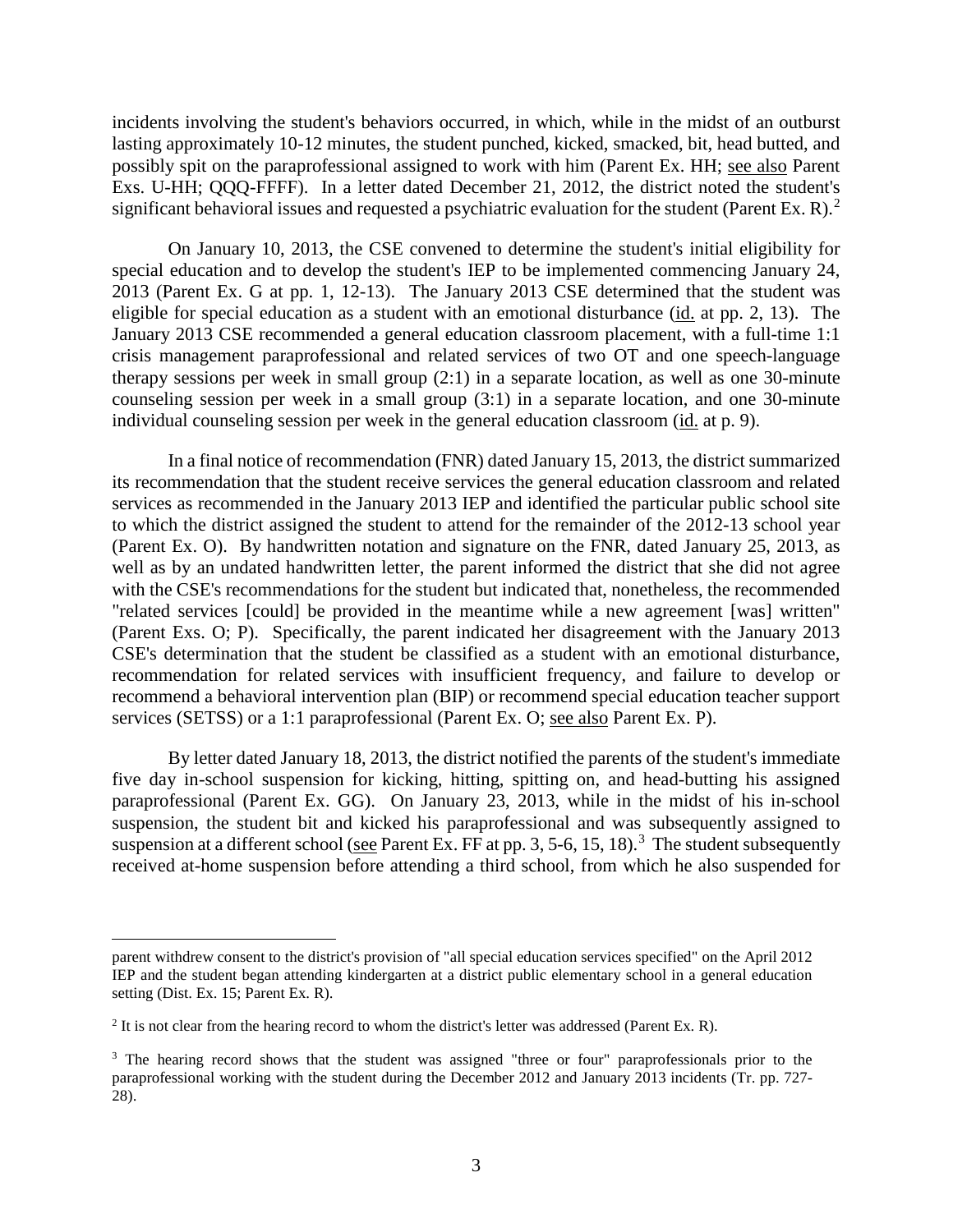hitting, kicking, scratching and biting his teacher (see Tr. pp. 822-23, 826, 1338-40; Parent Ex. V at pp. 1, 4; see generally Parent Exs. Y-BB).

On March 19, 2013, the CSE convened again to develop the student's IEP to be implemented commencing April 3, 2013 (Parent Ex. F at pp. 1, 14). The March 2013 CSE determined that the student remained eligible for special education as a student with an emotional disturbance and recommended integrated co-teaching (ICT) services in a general education classroom for ELA, mathematics, social studies, and sciences (id.at pp. 9-10). The March 2013 CSE also recommended a full-time 1:1 crisis management paraprofessional and related services to be provided in a separate location, consisting of two 30-minute individual OT and two 30-minute individual speech-language therapy sessions per week, as well as two 30-minute counseling sessions per week, one individual and one in a group of three (id. at p. 10).

#### **A. Due Process Complaint Notice**

In an amended due process complaint dated April 23, 2013, the parent alleged that the district failed to offer the student a free appropriate public education (FAPE) for the 2012-13 and 2013-14 school years (see generally Parent Ex. A). The parent asserted that the district assigned to the student to inappropriate "alternative suspension sites," provided the student with a 1:1 paraprofessional whose training the parent "question[ed]," and failed to implement the student's January 2013 IEP during the student's suspensions (id. at p. 3). The parent disputed the January 2013 and March 2013 CSEs' determinations as to the student's eligibility for special education as a student with an emotional disturbance (id. at pp. 3, 5). The parent also alleged that the January 2013 and March 2013 CSEs: (a) failed to recommend an appropriate placement; (b) failed to develop appropriate, measurable annual goals and short-term objectives; (c) failed to appropriately evaluate the student; and (d) failed to recommend parent counseling and training (id. at p. 5). The parent also alleged that the district violated the student's rights under Section 504 of the Rehabilitation Act of 1973 (section 504) because it "only permitted the student to attend school for partial days" (id. at p. 6).

As relief, the parent requested that the IHO order the district to conduct "updated independent comprehensive evaluations," including the following: neuropsychological, assistive technology, auditory processing, sensory integration, OT, as well as a functional behavioral assessment (FBA) (Parent Ex. A at p. 6). The parent also requested an order directing the district to provide "an appropriate IEP" that, among other things, designated the student's eligibility for special education as a student with an OHI (id.). The parent requested prospective placement of the student in "an appropriate non-public school placement" (id.). In addition, the parent sought additional services to compensate for the district's failure to provide appropriate academic instruction and related services since January 24, 2013 (id.).

## **B. Impartial Hearing Officer Decision**

An impartial hearing convened on June 13, 2013 and concluded on October 22, 2013, after eight days of proceedings (Tr. pp. 1-1348). By decision dated December 12, 2013, the IHO found that the district failed to offer the student a FAPE for both the 2012-13 and 2013-14 school years (IHO Decision at pp. 16-17). Initially, with respect to implementation of the student's IEPs during the 2012-13 and 2013-14 school years, the IHO found that the district was "deficient in the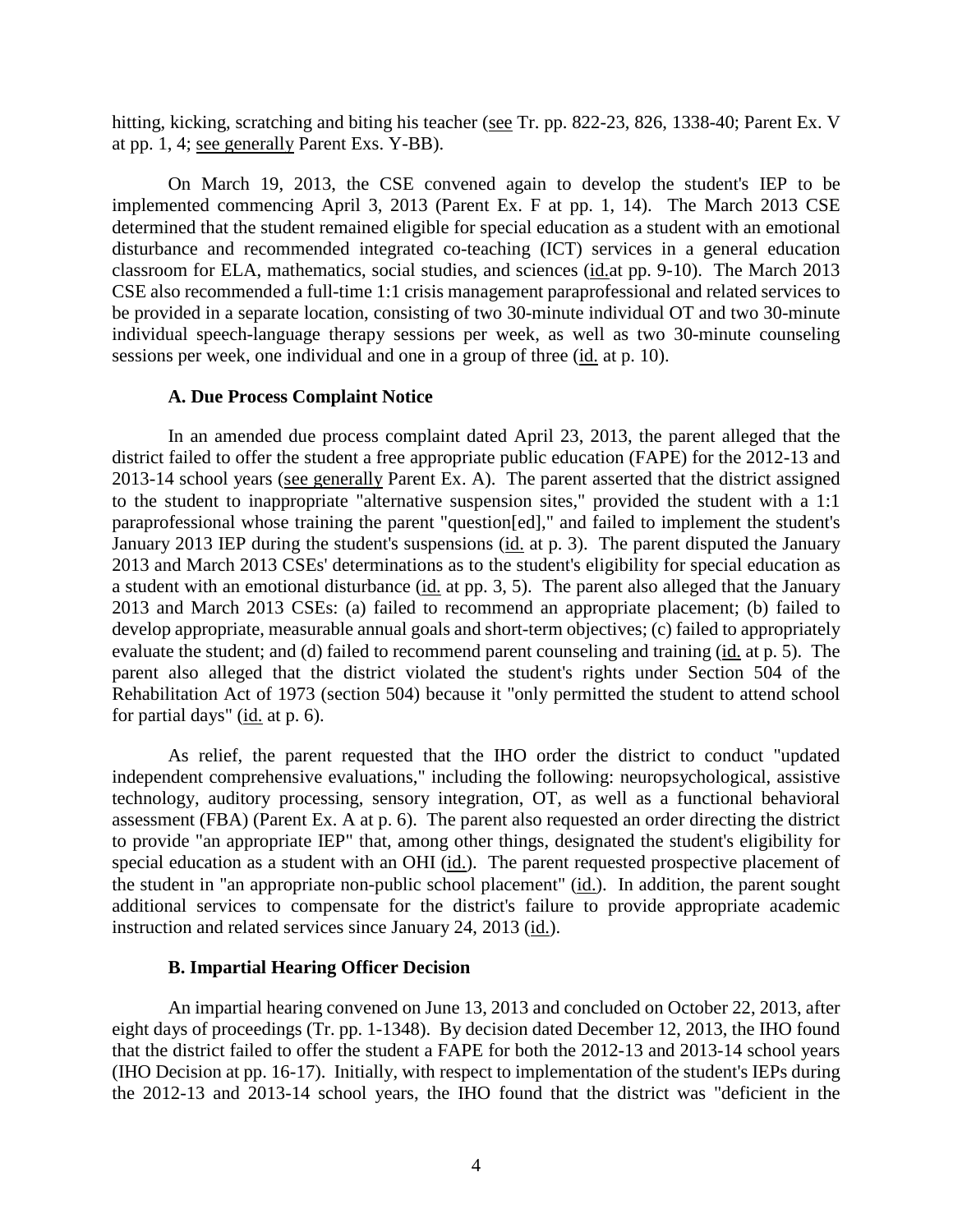delivery" of the 1:1 behavior management paraprofessional and adopted the parent's calculations as to the related services that the district failed to deliver for the 2012-13 school year (id. at p. 16). As for the 2013-14 school year, the IHO acknowledged that his order for additional services did not take into account "any missed services accumulated" since the commencement of the 2013-14 school year but determined that "[r]ather than overload [the student] with more sessions of services than are manageable" the additional services ordered relative to the 2012-13 school year were sufficient (id. at p. 18). Turning to the appropriateness of the January 2013 and March 2013 IEPs, the IHO found that the CSEs did not afford "proper weight" to the recommendations of the private physicians, service providers, and therapists and that the CSE's recommendation for a regular education classroom with ICT services and a 1:1 behavior management paraprofessional was "insufficient to assist the student to regulate and control his behavior and contributed to the student's behavior/social regression" (id. at pp. 13, 16-17).<sup>4</sup> The IHO also held that "the parent ha[d] from all appearances cooperated with the CSE . . . . " (id. at p. 13).

As relief, the IHO ordered that the district provide the following independent evaluations at public expense: (a) neuropsychological; (b) OT with a sensory component; (c) auditory processing; and (d) assistive technology (IHO Decision at p. 17). The IHO also ordered the district to re-convene a CSE and consider the results of the evaluations, reconsider the student's eligibility classification, and make a recommendation of deferral to the community based support team (CBST) for the purposes of the placement of the student in a nonpublic school program with related services (id.). Finally, the IHO ordered additional services to compensate for the district's failure to provide the student all of the related services mandated on his IEPs during the 2012-13 school year, including 37 sessions of speech-language therapy, 29 sessions of OT, and 32 sessions of counseling (id. at pp. 17-18). The IHO also directed the district to provide the parent with a schedule of, and access to, parent training sessions (id. at p. 18).

#### **IV. Appeal for State-Level Review**

The district appeals, asserting that the IHO erred in ordering the district: (1) to provide the student with an assistive technology evaluation; (2) to provide the student with an auditory processing evaluation; and (3) to require the reconvened CSE to recommend a nonpublic school placement for the student. The district has not challenged that the parent prevailed on most of the issues ruled upon by the IHO. In particular, the district acknowledges that it does not appeal from the IHO's decision to the extent that it ordered the district to provide the student with a neuropsychological evaluation and an OT evaluation with a sensory component, reconvene a CSE meeting, provide the student with additional services, and facilitate the parent's access to parent training services.<sup>5</sup> Therefore, these determinations are final and binding and will not be addressed (see 34 CFR 300.514[a]; 8 NYCRR 200.5[j][5][v]).

 <sup>4</sup> Although the IHO stated that the ICT services commenced on January 25, 2013, a review of the evidence in the hearing record shows that ICT services were not recommended on student's IEP in effect in January 2013 but, rather, were recommended by the March 2013 CSE (compare IHO Decision at pp. 16-17, with Parent Exs. F at 9-10; G at p. 9).

<sup>&</sup>lt;sup>5</sup> In a footnote, the district also asserts that it does not appeal several of the IHO's statements found under the "Discussion" section and asserts that those statements were conclusory, amounted to dicta, and did not constitute "findings," since they were not written in the "Findings of Fact and Conclusions of Law" section of the IHO's Decision (Pet. ¶ 4, n.4). Reading the IHO's decision as a whole and contrary to the district's assertions, I find that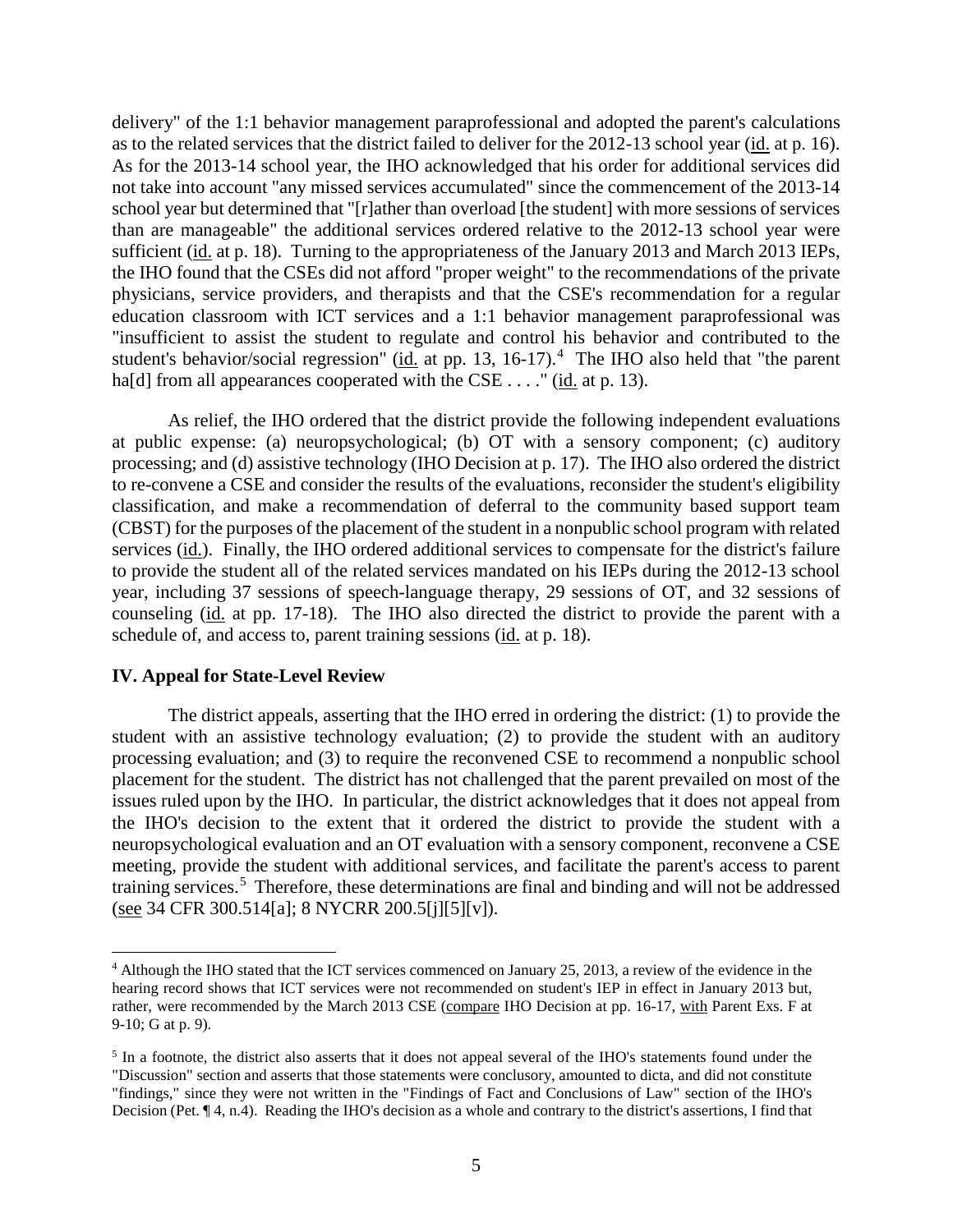With respect to the IHO's order that the district pay for the costs of an independent assistive technology evaluation, the district asserts that such an evaluation is unnecessary and that the parent abandoned the claim during the impartial hearing. The district also asserts that the IHO did not set forth a basis for his decision to order the evaluation, other than that the student required a smaller placement. With respect to the IHO's order that the district pay for the costs of an independent auditory processing evaluation, the district asserts that the parent acknowledged at the impartial hearing that the evaluation had already been conducted and that the particular relief was no longer sought. Furthermore, the district asserts that the student does not require an auditory processing evaluation, as he does not present with significant hearing issues.

With respect to the IHO's order directing the reconvened CSE to recommend deferral to the district's CBST for the purposes of placement of the student in a nonpublic school, the district asserts that the IHO again failed to provide a legal basis for the award. The district asserts that the award violates the least restrictive environment (LRE) requirements of the IDEA and that the CSE should first be permitted to consider the results of all of the ordered evaluations and, if possible, recommend a public placement for the student.

In an answer, the parent responds to the district's petition by admitting or denying the allegations raised and asserting that the IHO ordered appropriate relief. In addition, the parent clarifies that the auditory processing evaluation she was seeking was a specific auditory processing evaluation; namely, the SCAN-3.<sup>6</sup>

### **V. Applicable Standards—Evaluative Data**

 $\overline{a}$ 

Two purposes of the IDEA (20 U.S.C. §§ 1400-1482) are (1) to ensure that students with disabilities have available to them a FAPE that emphasizes special education and related services designed to meet their unique needs and prepare them for further education, employment, and independent living; and (2) to ensure that the rights of students with disabilities and parents of such students are protected (20 U.S.C. § 1400[d][1][A]-[B]; see generally Forest Grove v. T.A., 557 U.S. 230, 239 [2009]; Bd. of Educ. v. Rowley, 458 U.S. 176, 206-07 [1982]).

A FAPE is offered to a student when (a) the board of education complies with the procedural requirements set forth in the IDEA, and (b) the IEP developed by its CSE through the IDEA's procedures is reasonably calculated to enable the student to receive educational benefits (Rowley, 458 U.S. at 206-07; R.E. v. New York City Dep't. of Educ., 694 F.3d 167, 189-90 [2d Cir. 2012]; M.H. v. New York City Dep't of Educ., 685 F.3d 217, 245 [2d Cir. 2012]; Cerra v. Pawling Cent. Sch. Dist., 427 F.3d 186, 192 [2d Cir. 2005]).

the IHO's statements that (a) the student was "improperly programmed;" (b) the student was "ill placed" in an general education classroom with ICT services; (c) the student regressed in socialization skills and behavior; (d) the parents cooperated with the CSE, and (e) the CSE did not afford proper weight to the recommendations of the private physicians, service providers, and therapists (IHO Decision at pp. 13-14), constitute findings, by which the district was aggrieved, and, as such, are appealable (8 NYCRR 200.5[k]). As the district did not appeal these findings, they are, therefore, final and binding (34 CFR 300.514[a]; 8 NYCRR 200.5[j][5][v]).

<sup>&</sup>lt;sup>6</sup> The hearing record reveals that the SCAN-3 is a screening measure for auditory functioning, administrated by an audiologist, and "comprised of three subtests" (Tr. pp. 1191-92; Parents Ex. GGGG at p. 10).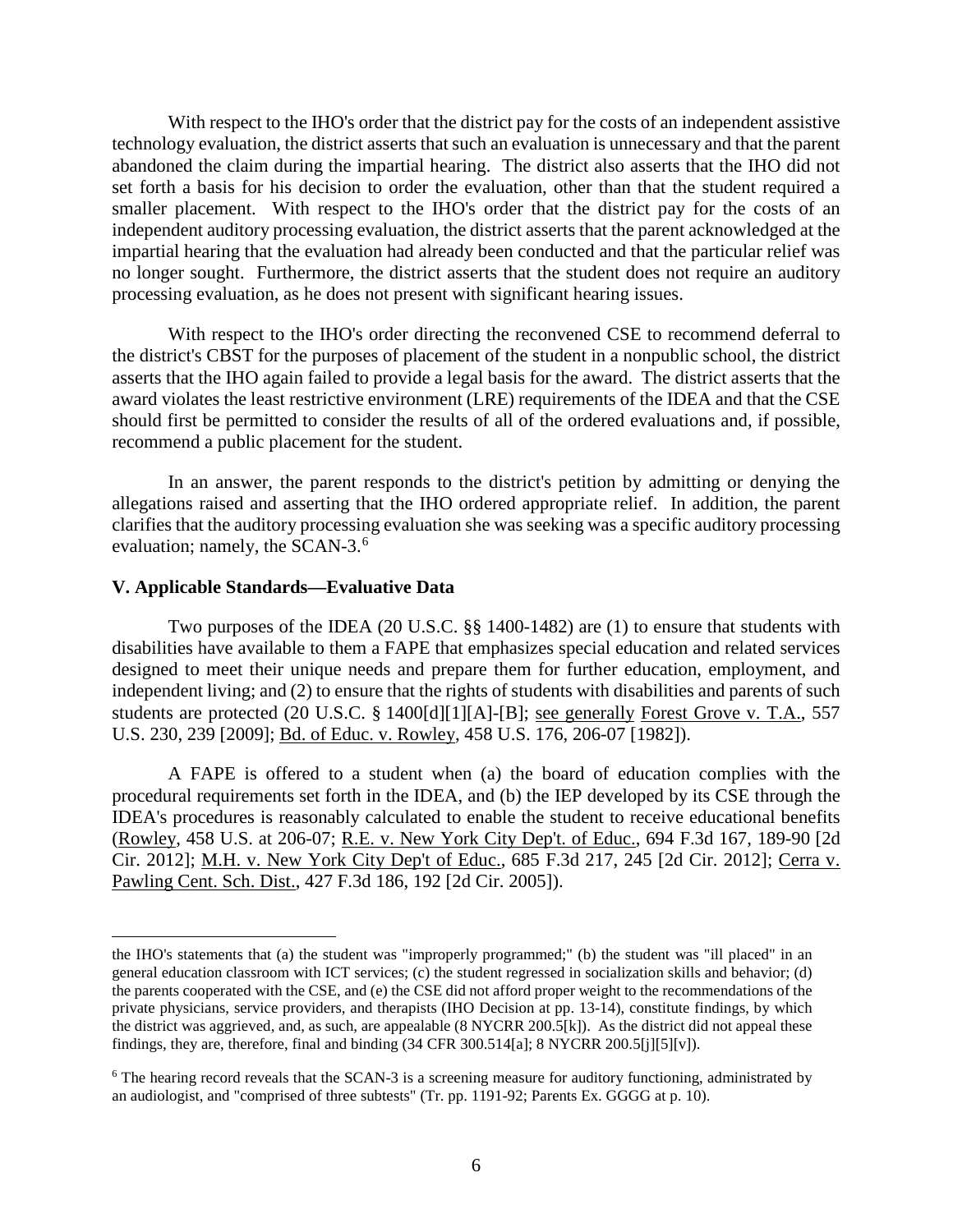A district must conduct an evaluation of a student where the educational or related services needs of a student warrant a reevaluation or if the student's parent or teacher requests a reevaluation (34 CFR 300.303[a][2]; 8 NYCRR 200.4[b][4]); however, a district need not conduct a reevaluation more frequently than once per year unless the parent and the district otherwise agree and at least once every three years unless the district and the parent agree in writing that such a reevaluation is unnecessary (8 NYCRR 200.4[b][4]; see 34 CFR 300.303[b][1]-[2]). A CSE may direct that additional evaluations or assessments be conducted in order to appropriately assess the student in all areas related to the suspected disabilities (8 NYCRR 200.4[b][3]). Any evaluation of a student with a disability must use a variety of assessment tools and strategies to gather relevant functional, developmental, and academic information about the student, including information provided by the parent, that may assist in determining, among other things the content of the student's IEP (20 U.S.C. § 1414[b][2][A]; 34 CFR 300.304[b][1][ii]; see Letter to Clarke, 48 IDELR 77 [OSEP 2007]). In particular, a district must rely on "technically sound instruments that may assess the relative contribution of cognitive and behavioral factors, in addition to physical or developmental factors" (20 U.S.C. § 1414[b][2][C]; 34 CFR 300.304[b][3]; 8 NYCRR 200.4[b][6][x]). A district must ensure that a student is appropriately assessed in all areas related to the suspected disability, including, where appropriate, social and emotional status (20 U.S.C. § 1414[b][3][B]; 34 CFR 300.304[c][4]; 8 NYCRR 200.4[b][6][vii]). An evaluation of a student must be sufficiently comprehensive to identify all of the student's special education and related services needs, whether or not commonly linked to the disability category in which the student has been classified (34 CFR 300.304[c][6]; 8 NYCRR 200.4[b][6][ix]).

If the district refuses to conduct evaluations of a student in response to a parental request, the district must provide the parent with prior written notice—consistent with State and federal regulations—including a description of the determination it made and the reasons for its determination (34 CFR 300.503[b]; 8 NYCRR 200.5[a][3]). In addition to the parent's ability to request a reevaluation by the district, "[i]f the parent disagrees with an evaluation obtained by the school district, the parent has a right to obtain an independent educational evaluation [(IEE)] at public expense" (8 NYCRR 200.5[g][1]; see 20 U.S.C. § 1415[b][1]; 34 CFR 300.502[b]; see also K.B. v Pearl Riv. Union Free Sch. Dist., 2012 WL 234392, at \*5 [S.D.N.Y. Jan. 13, 2012] [noting that "a prerequisite for an IEE [at public expense] is a disagreement with a specific evaluation conducted by the district"]; R.L. v. Plainville Bd. of Educ., 363 F. Supp. 2d. 222, 234-35 [D. Conn. 2005] [finding parental failure to disagree with an evaluation obtained by a public agency defeated the parent's claim for an IEE at public expense]). IEEs are defined by State regulation as "an individual evaluation of a student with a disability or a student thought to have a disability, conducted by a qualified examiner who is not employed by the public agency responsible for the education of the student" (8 NYCRR 200.1[z]; see 34 CFR 300.502[a][3][i]). Once the parent has requested an IEE at public expense, the district must, "without unnecessary delay," either provide an IEE at public expense or file a due process complaint notice to defend its evaluation as appropriate at an impartial hearing (34 CFR 300.502[b][2]; 8 NYCRR 200.5[g][1]; see C.W. v. Capistrano Unified Sch. Dist., 2012 WL 3217696, at \*6 [C.D. Cal. Aug. 3, 2012] [finding that a request for an impartial hearing made 41 days after the parental request for an IEE did not constitute an unnecessary delay]; see also Letter to Anonymous, 56 IDELR 175 [OSEP 2010] [stating that the phrase "without unnecessary delay" permits school districts "a reasonably flexible, though normally brief, period of time that could accommodate good faith discussions and negotiations between the parties over the need for, and arrangements for, an IEE"]). If the school district's evaluation is determined to be appropriate by an IHO, the parent may still obtain an IEE,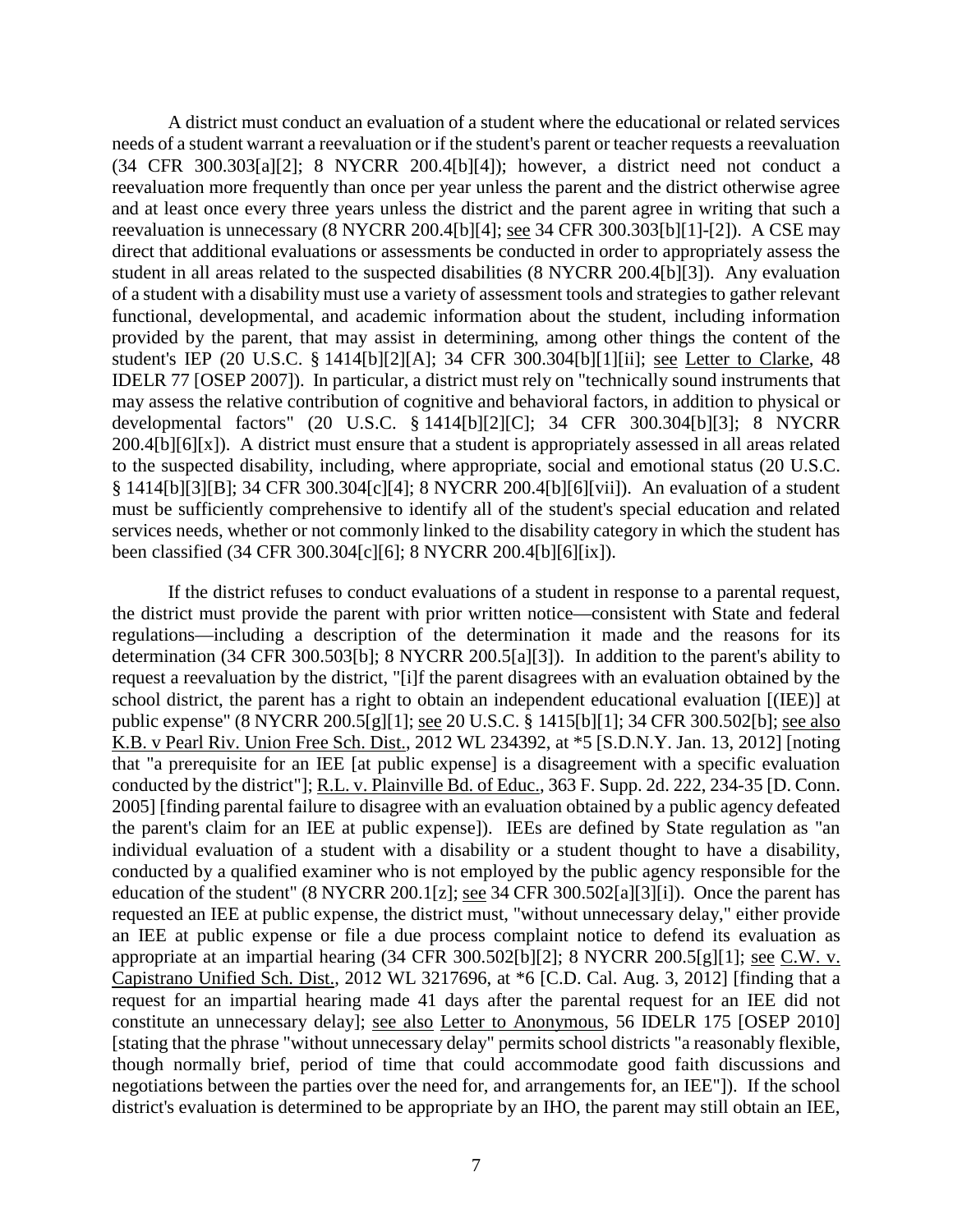although not at public expense (34 CFR 300.502[b][3]; 8 NYCRR 200.5[g][1][v]). However, both federal and State regulations provide that "[a] parent is entitled to only one [IEE] at public expense each time the public agency conducts an evaluation with which the parent disagrees" (34 CFR 300.502[b][5]; 8 NYCRR 200.5[g][1]).

Furthermore, as part of a hearing, IHOs are vested with the authority to request that a student be evaluated at district expense (34 CFR 300.502[d]; 8 NYCRR 200.5[g][2], [j][3][viii]). One Court, after quoting the regulation itself, noted that the regulation "allows a hearing officer to order an IEE 'as part of' a larger process," without further elucidation (Lyons v. Lower Merrion Sch. Dist., 2010 WL 8913276, at \*3 [E.D. Pa. Dec. 14, 2010]), while another Court has noted with approval an SRO's remand of a proceeding to the CSE in conjunction with direction to reevaluate a student to determine the student's educational needs, based both on the absence of sufficient evaluative data in the record and the length of time since the student had last been evaluated (B.J.S. v. State Educ. Dep't, 815 F. Supp. 2d 601, 615 [W.D.N.Y. 2011]).

### **VI. Discussion**

#### **A. Assistive Technology and Auditory Processing Evaluations**

In the instant case, the district asserts that the IHO erred in ordering the district to fund the costs of independent assistive technology and auditory process evaluations. The hearing record shows that the January and/or March 2013 CSEs reviewed: a February 2011 psychological evaluation, a February 2011 social history, and a March 2011 bilingual speech-language evaluation, all conducted by the student's preschool; a February 2012 OT evaluation; an April 2012 psychological evaluation; an October 2012 FBA; a December 2012 social history evaluation; a January 3, 2013 classroom observation and a January 8, 2013 supplementary classroom observation of the student; and a February 2013 speech-language evaluation (Tr. pp. 415-14, 451- 52, 686-87, 867-68, 900, 965-67, 1250-51; see generally NN; QQ; RR; TT; WW; YY; CCC; DDD; EEE; FFF).

The evidence in the hearing record shows that, in an email dated February 20, 2013, the parents requested an update from the district as to their prior request for multiple evaluations, including a central auditory processing test, a psychoeducational evaluation, a sensory integrations and praxis test, and an "assistive technology testing accommodations" evaluation (Dist. Ex. 54 at p. 2). The hearing record further shows that the district responded to the parent's email on February 26, 2013 in order to "confirm" that, by conversation on February 15, 2013, the parent and the district had agreed that two of the requested evaluations (a psychoeducational evaluation and a central auditory processing test) would be provided at district expense (id. at p. 1). The hearing record does not indicate that the district provided the parent with prior written notice as a consequence of its refusal of the parent's request for the additional evaluations (see 34 CFR 300.503; 8 NYCRR 200.5[a]).

Initially, with respect to the IHO's order directing the district to fund the costs of an assistive technology evaluation of the student, the hearing record does not support the district's assertion that the parent abandoned this claim at the impartial hearing. On the contrary, the hearing record shows that the IHO made a determination on the record, without objection from the parties, that the parent's request for an assistive technology evaluation remained an issue in need of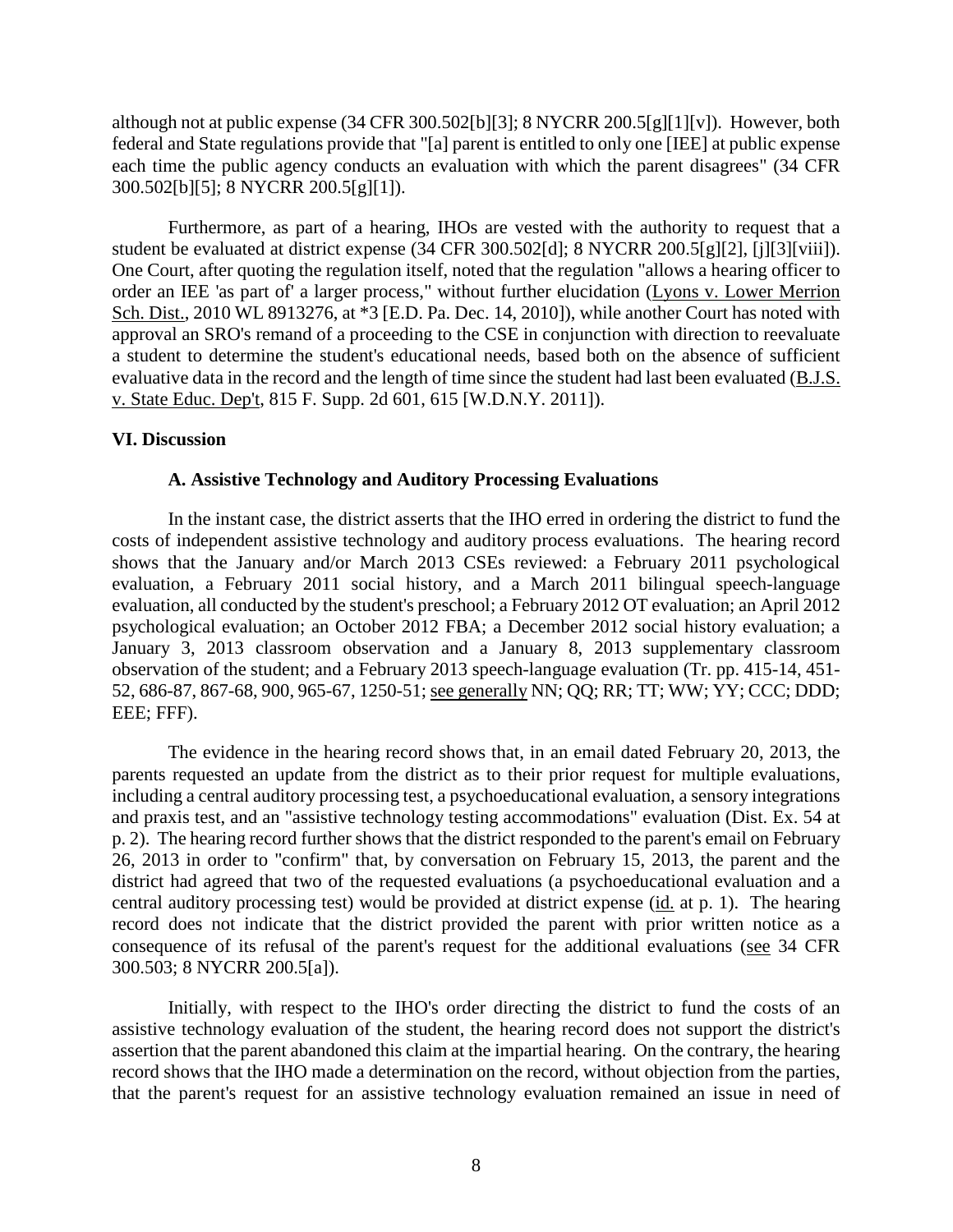resolution (Tr. pp. 91-92). Furthermore, as set forth above, the hearing record shows that the parent requested that the district conduct an assistive technology evaluation of the student (Dist. Ex. 54 at p. 2) and the district points to no evidence that it fully evaluated the student as to his needs in this area or otherwise determined that an assistive technology evaluation was unnecessary. As such, nothing in the hearing record warrants a reversal of the IHO's order that the district fund an assistive technology evaluation for the student.

The district also alleges that the IHO erred in ordering the district to fund the costs of an auditory processing evaluation of the student. First the district asserts that the parent privately obtained an auditory processing evaluation and withdrew her request for the same at the impartial hearing, and, second, the district alleges that the student did not present with significant auditory deficits and, therefore, did not require the ordered evaluation. The hearing record shows that the parent privately obtained a comprehensive audiological evaluation, conducted on May 14, 2012 and provided to the district on or about December 20, 2012, and an auditory-language processing evaluation, conducted on April 22, 2013 and provided to the district on June 13, 2013, during the impartial hearing (Tr. pp. 87, 1467-70, 1474-75; Dist. Ex. 22 at p. 1; Parent Ex. GGGG at p. 1). During the impartial hearing, the IHO inquired as to whether or not the parent continued to seek an auditory processing evaluation of the student and the parent did not refute the IHO's conclusion that the particular evaluation was no longer at issue (Tr. pp. 86-88, 91). Despite the IHO's narrowing of the issues during the impartial hearing, the parent argues on appeal that the IHO's order for an auditory processing evaluation was appropriate because the privately obtained auditory-language processing evaluation recommended that the student undergo further testing in the form of a SCAN-3 (see Parents Ex. GGGG at p. 10).

The results of the auditory-language processing evaluation showed that the student fell within age appropriate norms when tested on picture vocabulary, expressive vocabulary, auditory memory of numbers (forward and reverse), auditory memory of words, sentences, and in auditory reasoning (Parent Ex. GGGG at p. 3). However, the results also show that the student demonstrated deficits in word discrimination, phonological segmentation, phonological bleeding, and auditory comprehension (id.). The speech-language pathologist who conducted the evaluation noted that, in addition to the student's weaknesses in auditory functioning, he demonstrated sensory integration and attentional deficits (id. at p. 9). The speech-language pathologist opined that, at the time of the evaluation, the student was "too young to receive the full battery of testing for [c]entral [a]uditory [p]rocessing" and recommended that the student undergo the SCAN-3 test (id. at p. 10). The speech-language pathologist testified that the SCAN-3 would be administered by an audiologist and could be useful in differentiating the student's specific auditory skills and examining how well the student could hear noise (Tr. pp. 1191-92).

The evidence in the hearing record does not support the IHO's order that the district fund an independent auditory processing evaluation. The IHO erred in ordering such an evaluation to the extent that the parent already obtained the same (see generally Parent Ex. GGGG). Furthermore, even if the IHO had specifically ordered the SCAN-3 test, given the timing of the district's receipt of the privately obtained April 2013 auditory-language processing evaluation that recommended the SCAN-3, there is no indication that the district was aware of the parent's desire for such an additional evaluation until after the commencement of the impartial hearing and the parent failed to follow the prescribed procedures for obtaining the SCAN-3 at public expense. In the future, the parent may request that the district conduct a SCAN-3 test and the district, should